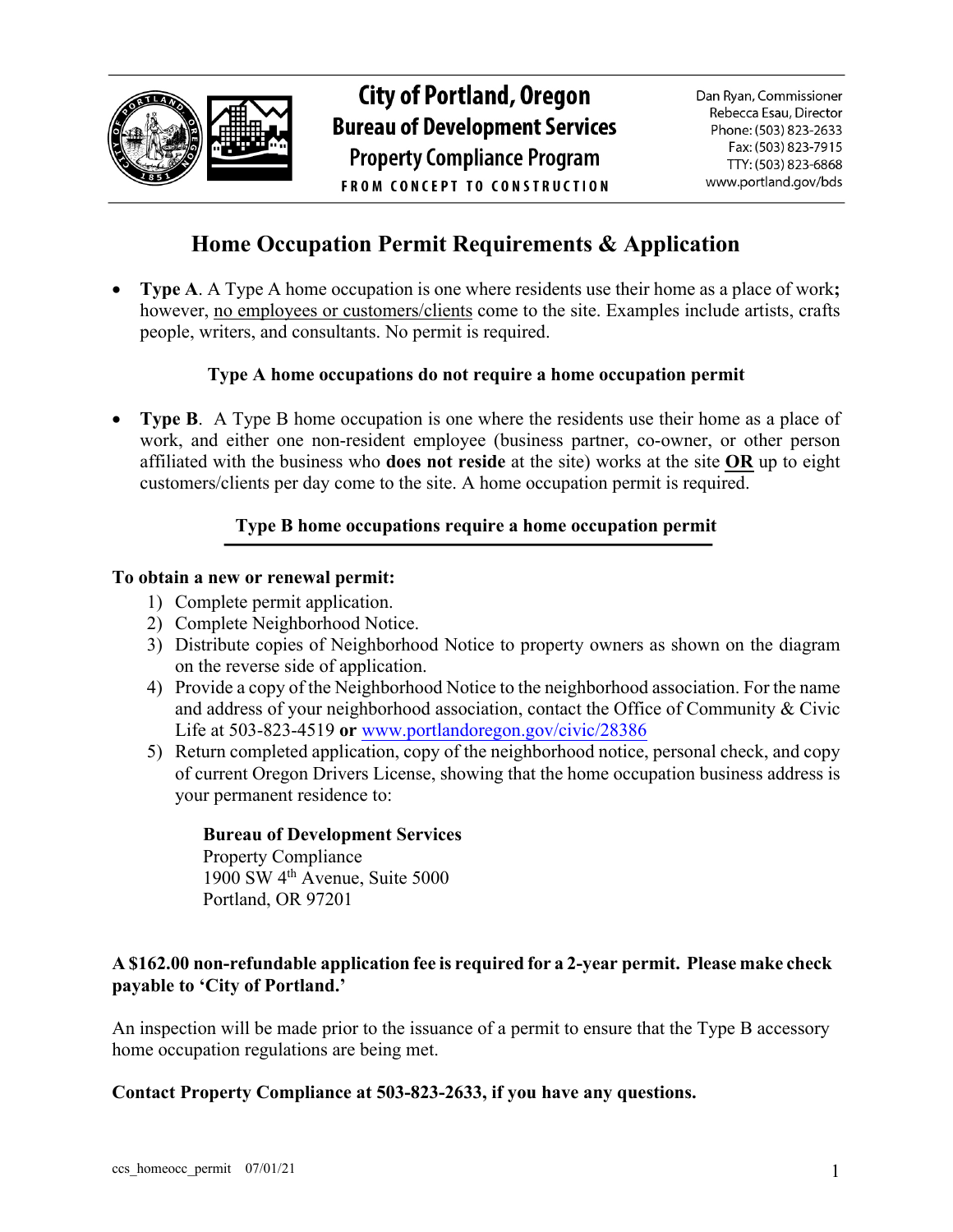# **Home Occupation Permit Application – Type B**

| Name (print):                                                                                                                                                                                                                        |                           |
|--------------------------------------------------------------------------------------------------------------------------------------------------------------------------------------------------------------------------------------|---------------------------|
|                                                                                                                                                                                                                                      | Zip Code:                 |
|                                                                                                                                                                                                                                      |                           |
| <u> 1989 - Johann Stoff, deutscher Stoffen und der Stoffen und der Stoffen und der Stoffen und der Stoffen und der</u>                                                                                                               | Zip Code:                 |
| Telephone (home): _____________________(business): _____________________________                                                                                                                                                     |                           |
| Email: <u>and the contract of the contract of the contract of the contract of the contract of the contract of the contract of the contract of the contract of the contract of the contract of the contract of the contract of th</u> |                           |
|                                                                                                                                                                                                                                      |                           |
|                                                                                                                                                                                                                                      |                           |
| <b>Customers/Clients</b>                                                                                                                                                                                                             | <b>Employee/Associate</b> |
| Addresses of adjacent properties notified:                                                                                                                                                                                           |                           |
| <u> 1989 - Andrea Barbara, Amerikaansk politiker (d. 1989)</u>                                                                                                                                                                       |                           |
|                                                                                                                                                                                                                                      |                           |
|                                                                                                                                                                                                                                      |                           |
| Name of neighborhood association notified:                                                                                                                                                                                           |                           |
| $\sum$ New                                                                                                                                                                                                                           | Renewal                   |
| Return a copy of the Neighborhood Notice with your application.                                                                                                                                                                      |                           |

A site inspection will be made prior to approval of this application.

I agree to conduct my business in compliance with the accessory home occupation regulations. Failure to comply will result in a revocation of this permit and I will not be able to reapply for two (2) years.

Signature Date

*See reverse side for a diagram of who receives a Neighborhood Notice.*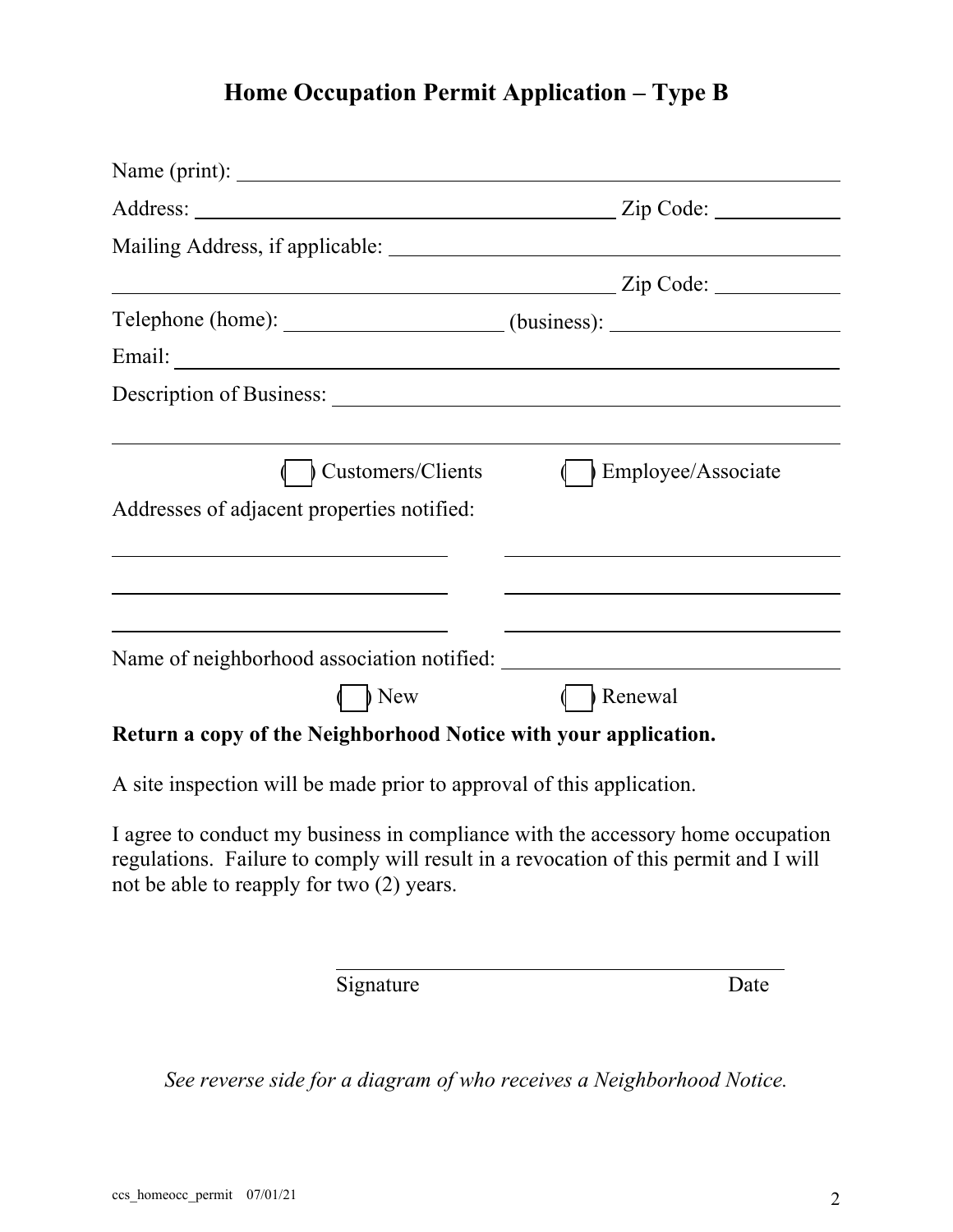## **Home Occupation Notice Area**

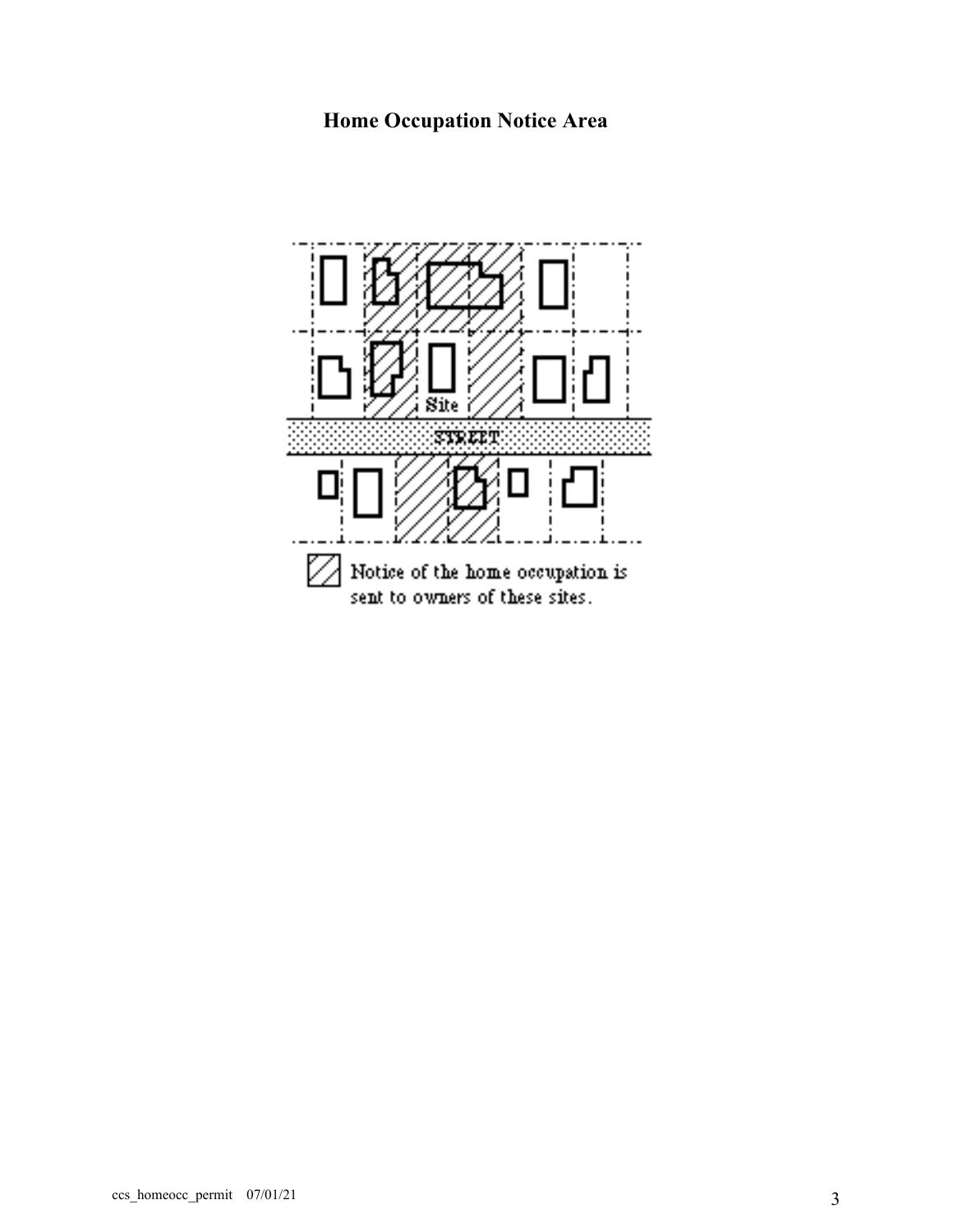## **Neighborhood Notice of Type B Home Occupation**

Dear Neighbor,

The City of Portland Planning and Zoning Code allows me to conduct an accessory home occupation from my residence. My business will be a Type B home occupation; I may have **either** one non-resident employee **or** up to eight customers/clients per day come to my site. Section 33.203.060 of the City Code requires that I provide you this notice informing you of my home occupation.

General code regulations governing home occupations are listed on the reverse side. You may contact Property Compliance with questions or concerns at 503-823-2633.

| Name of Applicant (print):                                                                                             |      |
|------------------------------------------------------------------------------------------------------------------------|------|
| Address:                                                                                                               |      |
| Phone:<br>Type of Business:                                                                                            |      |
| Check One:<br>one non-resident employee<br>up to eight customers/clients per day                                       |      |
| Business Hours of Operation:                                                                                           |      |
| regarding my business.                                                                                                 |      |
| I have met the requirements of the Code and have provided this Notice to my neighbors and<br>neighborhood association. |      |
| Signature                                                                                                              | Date |

**The general regulations (page 5 of the home occupation application packet) must accompany the neighborhood notification sent to the surrounding property owners.** 

**Applicant: Return a completed copy of this form with your home occupation permit application.**